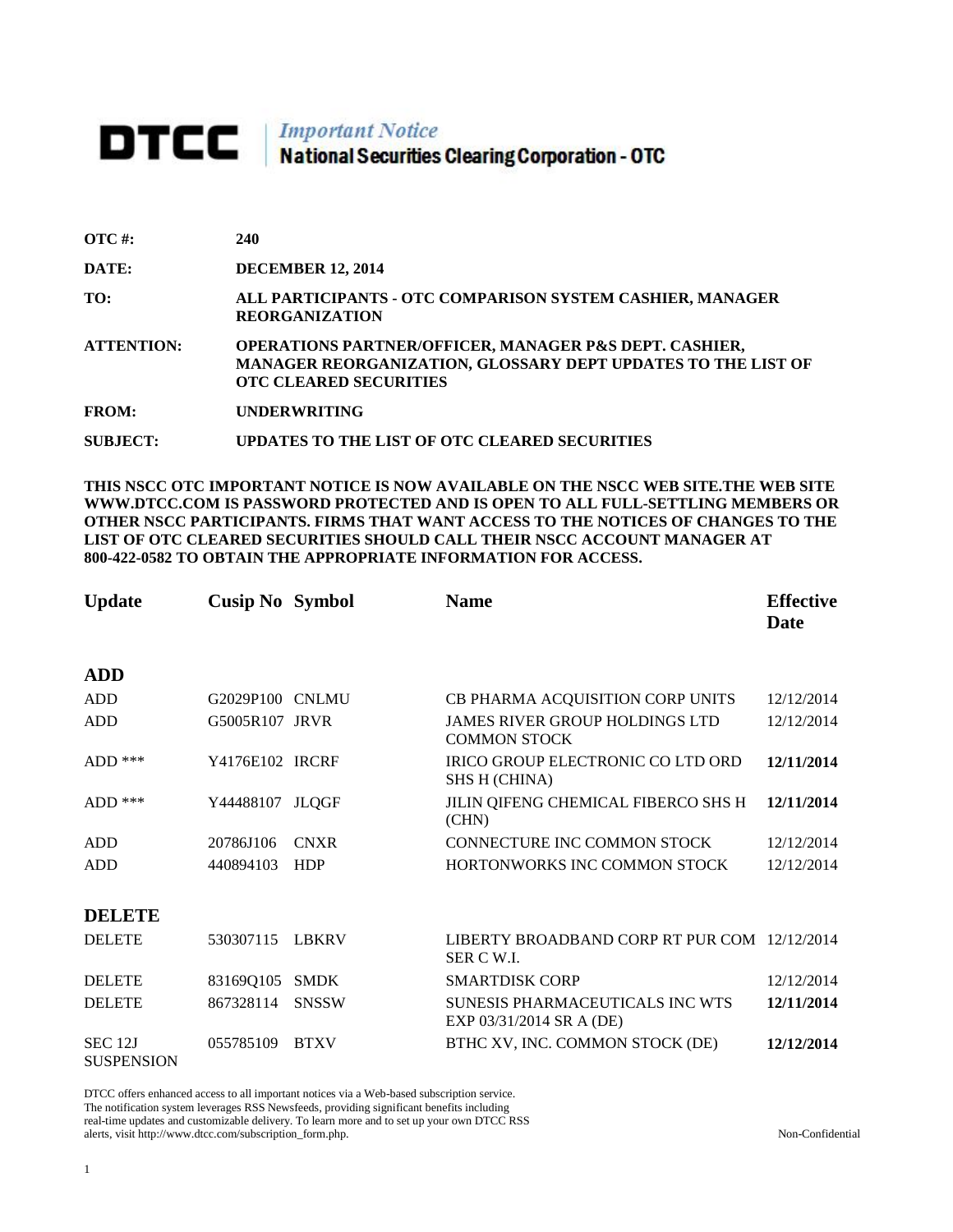| SEC 12J<br><b>SUSPENSION</b> | 09206P107 | <b>BHWX</b>  | <b>BLACK HAWK EXPLORATION INC COM</b>                 | 12/12/2014 |
|------------------------------|-----------|--------------|-------------------------------------------------------|------------|
| SEC 12J<br><b>SUSPENSION</b> | 20461S108 | <b>CPTCO</b> | <b>COMPOSITE TECH CORP</b>                            | 12/12/2014 |
| SEC 12J<br><b>SUSPENSION</b> | 34987E105 | GUGO         | FORZA ENVIRONMENTAL BLDG PRODS<br>INC COM STK (NV)    | 12/12/2014 |
| SEC 12J<br><b>SUSPENSION</b> | 441351103 | <b>HOTM</b>  | HOTCLOUD MOBILE INC COM STK (NV)                      | 12/12/2014 |
| SEC 12J<br><b>SUSPENSION</b> | 847248200 | <b>SPLT</b>  | SPATIALIGHT, INC. NEW COMMON STOCK 12/12/2014<br>(NY) |            |

## **SYMBOL CHANGES**

|           | 18273K107 JUDOE TO: JUDO | <b>CLASSIC RULES JUDO CHAMPIONSHIPS</b><br>INC COM STK (DE)                    | 12/12/2014 |
|-----------|--------------------------|--------------------------------------------------------------------------------|------------|
| 219791308 |                          | CRDAD TO: CRDAF CORONADO RESOURCES LTD ORDINARY<br><b>SHARES (CANADA)</b>      | 12/12/2014 |
|           |                          | 37954A204 GMRED TO: GMRE GLOBAL MEDICAL REIT, INC. (MD)<br><b>COMMON STOCK</b> | 12/12/2014 |
| 455688200 | IDGGD TO: IDGG           | INDIGO-ENERGY, INC. NEW COMMON<br><b>STOCK</b>                                 | 12/12/2014 |
|           | 74364W203 PRTTD TO: PRTT | PROTECT PHARMACEUTICAL CORP. NEW<br><b>COMMON STOCK (NV)</b>                   | 12/12/2014 |
| 86270P106 |                          | MMTED TO: LEAS STRATEGIC ASSET LEASING INC.<br><b>COMMON STOCK</b>             | 12/12/2014 |

## **REORGANIZATION**

| <b>DELETE</b> | Q9845T165 WOIIF |              | WORLD OIL RES LTD SHS<br>NEW(AUSTRALIA)                 |            |
|---------------|-----------------|--------------|---------------------------------------------------------|------------|
| ADD $***$     | Q0028D101 WOIIF |              | ABILENE OIL & GAS LTD(AUSTRALIA)                        | 12/12/2014 |
| <b>DELETE</b> | 00817R202 ATRM  |              | <b>AETRIUM INC</b>                                      |            |
| <b>ADD</b>    | 04964A103 ATRM  |              | ATRM HOLDINGS INC COMMON STOCK                          | 12/12/2014 |
| <b>DELETE</b> | 277250205       | <b>ESAQ</b>  | EASTGATE ACQUISITIONS CORP.<br><b>COMMON SHARES</b>     |            |
| <b>ADD</b>    | 277253100       | <b>ETBI</b>  | <b>EASTGATE BIOTECH CORP COM</b>                        | 12/12/2014 |
| <b>DELETE</b> | 463320200       | <b>IROG</b>  | IRONWOOD GOLD CORP COM STK (NV)                         |            |
| <b>ADD</b>    | 463320309       | <b>IROGD</b> | <b>IRONWOOD GOLD CORP</b>                               | 12/12/2014 |
| <b>DELETE</b> | 69037T108       | <b>OVET</b>  | <b>OVERTECH CORP COM STK (NV)</b>                       |            |
| <b>ADD</b>    | 58471F104       | <b>MDCR</b>  | MEDICUS HOMECARE INC COM                                | 12/12/2014 |
| <b>DELETE</b> | 74362V405 PSPGF |              | PROSPERITY GOLDFIELDS CORP.<br>ORDINARY SHARES (CANADA) |            |
| <b>ADD</b>    | 665116109       | <b>PSPGD</b> | NORTHERN EMPIRE RES COM(CANADA)                         | 12/12/2014 |

Non-Confidential